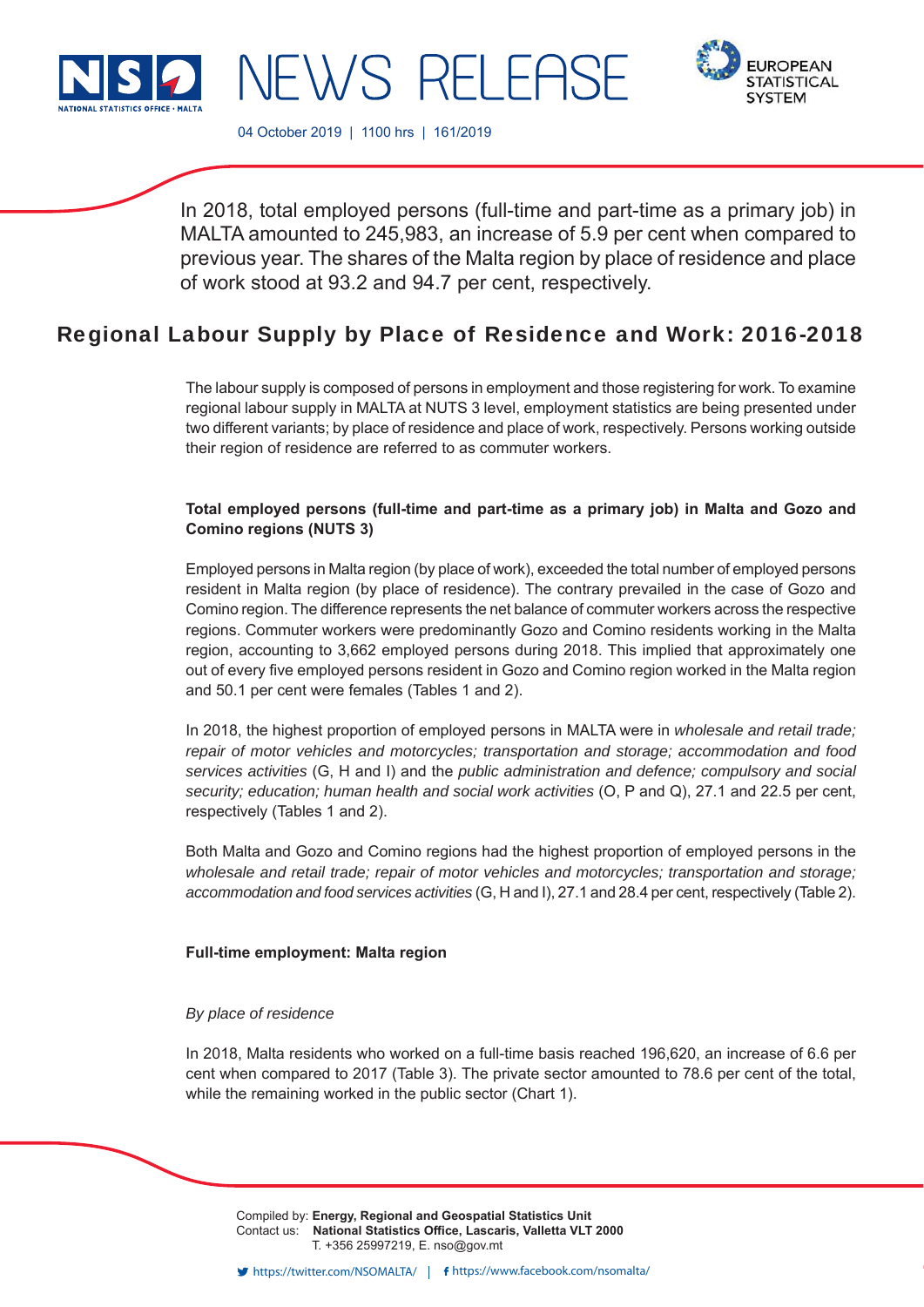Chart 1. Full-time employment by region, sector and location (NUTS 3)



## *By place of work*

Full-time employment in Malta region in 2018 stood at 200,024, reflecting an increase of 6.6 per cent over 2017. Full-time employment in the private sector accounted for 78.1 per cent of the total, the remaining 21.9 per cent being in the public sector (Table 4 and Chart 1). The males who worked in the private sector accounted for 49.5 per cent of total full-time employment in Malta region (Chart 9). The highest proportion of full-time employment in Malta region was registered in the wholesale and retail trade; repair of motor vehicles and motorcycles; *transportation and storage; accommodation and food services activities* (G, H and I) which accounted to 25.0 per cent of the total (Chart 7).

### **Full-time employment: Gozo and Comino region**

#### *By place of residence*

In 2018, Gozo and Comino residents with a full-time job totalled to 14,279, reflecting an increase of 7.5 per cent when compared to 2017. The private sector accounted to 60.6 per cent of the total (Table 3 and Chart 1).

The largest share of Gozo and Comino residents with a full-time job in the public sector was in the *public* administration and defence; compulsory social security; education; human health and social work activities (O. P and Q), amounting to 78.2 per cent of total public sector. On the other hand, the largest proportion of full-time employed Gozo and Comino residents in the private sector worked in the wholesale and retail trade; repair of *motor vehicles and motorcycles; transportation and storage; accommodation and food services activities* (G, H and I), accounting to 33.2 per cent of total private sector (Chart 4a). In addition, both the males and females who were Gozo and Comino residents and worked full-time were predominantly employed in the *public administration and defence; compulsory social security; education; human health and social work activities* 2  $P$  and Q) (Chart 5a).

#### *By place of work*

In 2018, full-time employment in Gozo and Comino region amounted to 10,875, an increase of 7.3 per cent when compared to 2017 (Table 4). Full-time employment in the private sector accounted for 64.4 per cent of the total and the males who worked in this sector accounted for 41.5 per cent of total full-time employment in Gozo and Comino region (Charts 1, 2 and 9). The largest share of full-time employment in the private sector was in the wholesale and retail trade; repair of motor vehicles and motorcycles; transportation and storage; *accommodation and food services activities* (G, H and I) at 36.8 per cent. In the public sector, the share of *public administration and defence; compulsory social security; education; human health and social work* activities (O, P and Q) accounted to 72.4 per cent (Chart 4b). Full-time males in the Gozo and Comino region were predominantly employed in the wholesale and retail trade; repair of motor vehicles and motorcycles; *transportation and storage; accommodation and food services activities* (G, H and I) while the females were mainly employed in the *public administration and defence; compulsory social security; education; human health* and social work activities (O, P and Q) (Chart 5b).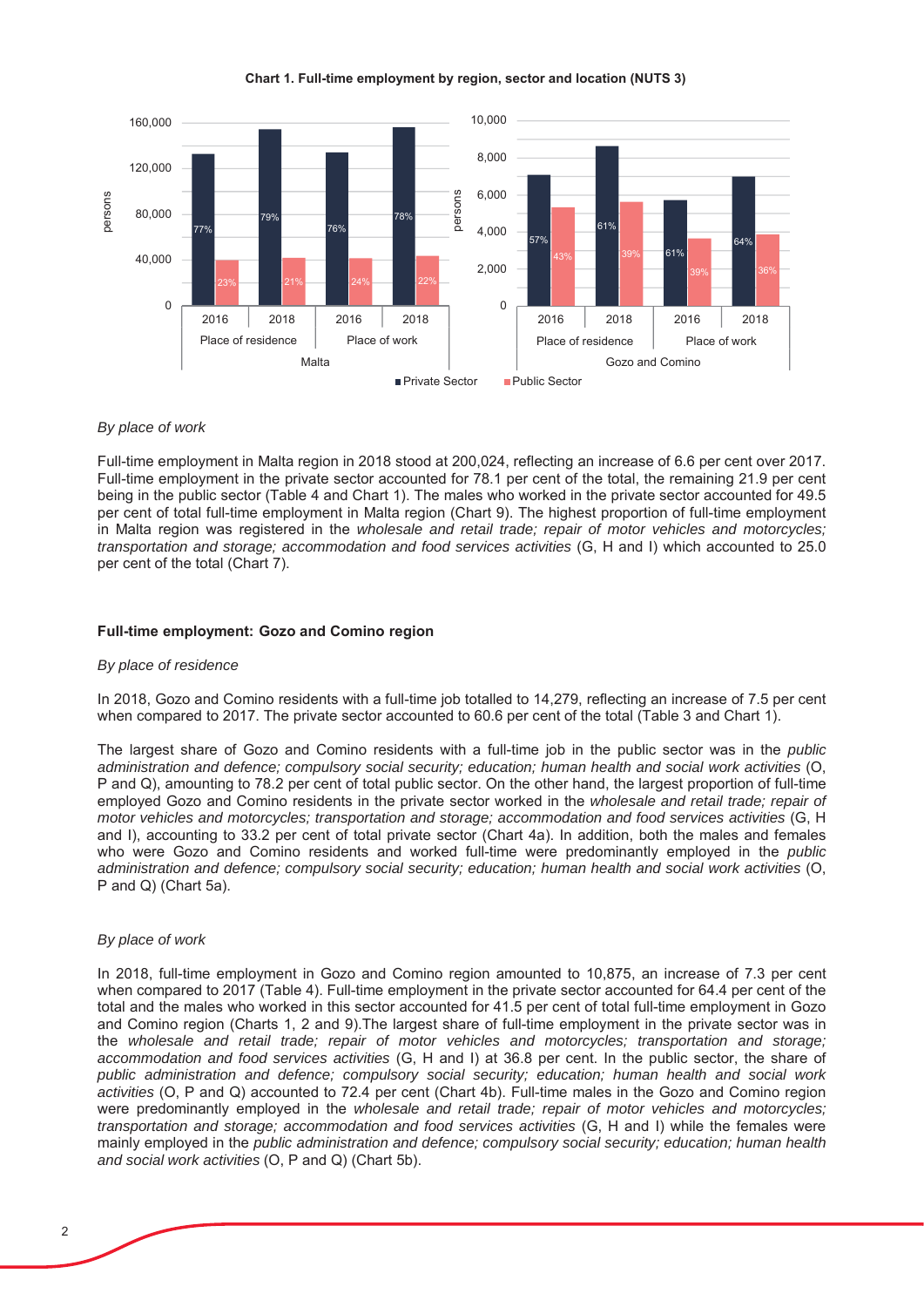#### Chart 2. Full-time employment in Gozo and Comino region by sector, sex and year



## **Full-time Gozo and Comino residents working in Malta region**

In 2018, Gozo and Comino residents employed on a full-time basis in Malta region totalled 3,309, of which, 50.2 per cent worked in the public sector and the remaining worked in the private sector (Tables 3, 4 and Chart 3a-b). The males who worked in the private sector accounted for 31.0 per cent of the total full-time employment of Gozo and Comino residents in Malta region while the females who worked in the public sector accounted for 30.6 per cent of the total (Chart 3b).



Chart 3a. Full-time employment of Gozo and Comino residents in Malta region by sector, sex and year



 $19\%$  19%

**Chart 3b. Percentage distribution of full-time** employment of Gozo and Comino residents in Malta region by sector and sex: 2018

**F**emales

During the same year, 92.9 per cent of those working within the public sector worked in the *public* administration and defence; compulsory social security; education; human health and social work activities (O, P and Q) while 26.9 per cent of those in the private sector worked in the *professional, scientific and technical* activities; administrative and support service activities (M and N) (Chart 6a). In addition, both the full-time males and females who were Gozo and Comino residents and worked in Malta region were predominantly employed in the *public administration and defence; compulsory social security; education; human health and social work activities* (O, P and Q) (Chart 6b).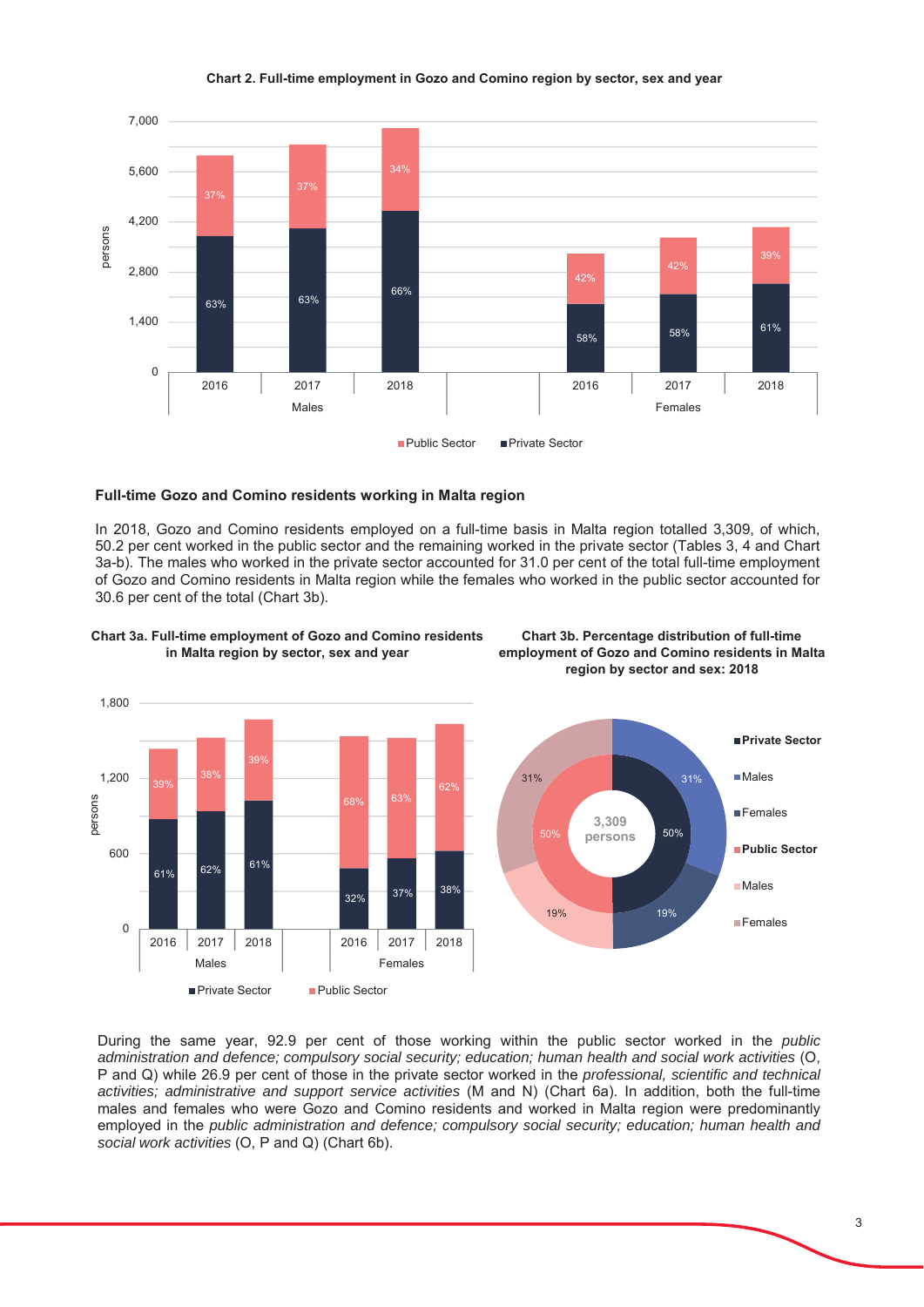## **Part-time employment of Gozo and Comino residents**

The percentage distribution of the part-time employment differed throughout all economic activities. In 2018, total part-time employment of Gozo and Comino residents amounted to 4.962 of which, 50.9 per cent were part-time secondary employment and the remaining were part-time primary (Table 3). The largest share of part-time employment of Gozo and Comino residents was registered in wholesale and retail trade; repair of *motor vehicles and motorcycles; transportation and storage; accommodation and food services activities* (G, H and I), contributing to 35.9 per cent of the total. This featured in both part-time primary and secondary (Chart  $8$ ).

# **Employment in jobs**

In 2018, jobs by full-time private sector employees in Malta and Gozo and Comino regions accounted for 52.2 and 32.9 per cent of total jobs, respectively. Full-time self-emploved jobs in Malta and Gozo and Comino regions accounted for 8.2 and 12.3 per cent of total jobs, respectively. Total part-time employment in Malta and Gozo and Comino regions was of 58,764 and 4,609, respectively, accounting for 22.7 and 29.8 per cent of total jobs within the respective region. The differences in the distribution of jobs (by sector, type and sex) by place of residence and place of work were mainly attributable to the significant amount of Gozo and Comino residents working in Malta region (Tables 3, 4 and Charts 10 and 11).

# Persons registering for work, by district (LAU 1)

In 2018, the largest share (29.5 per cent) of unemployed persons resided in the Northern Harbour district, amounting to 521 persons (Table 5). The largest proportion of unemployed persons featured in the 50 years and over age bracket, accounting to 39.7 per cent of the total. In terms of unemployment duration, all districts registered the highest proportions in the 105 weeks and over cohort (Chart 12).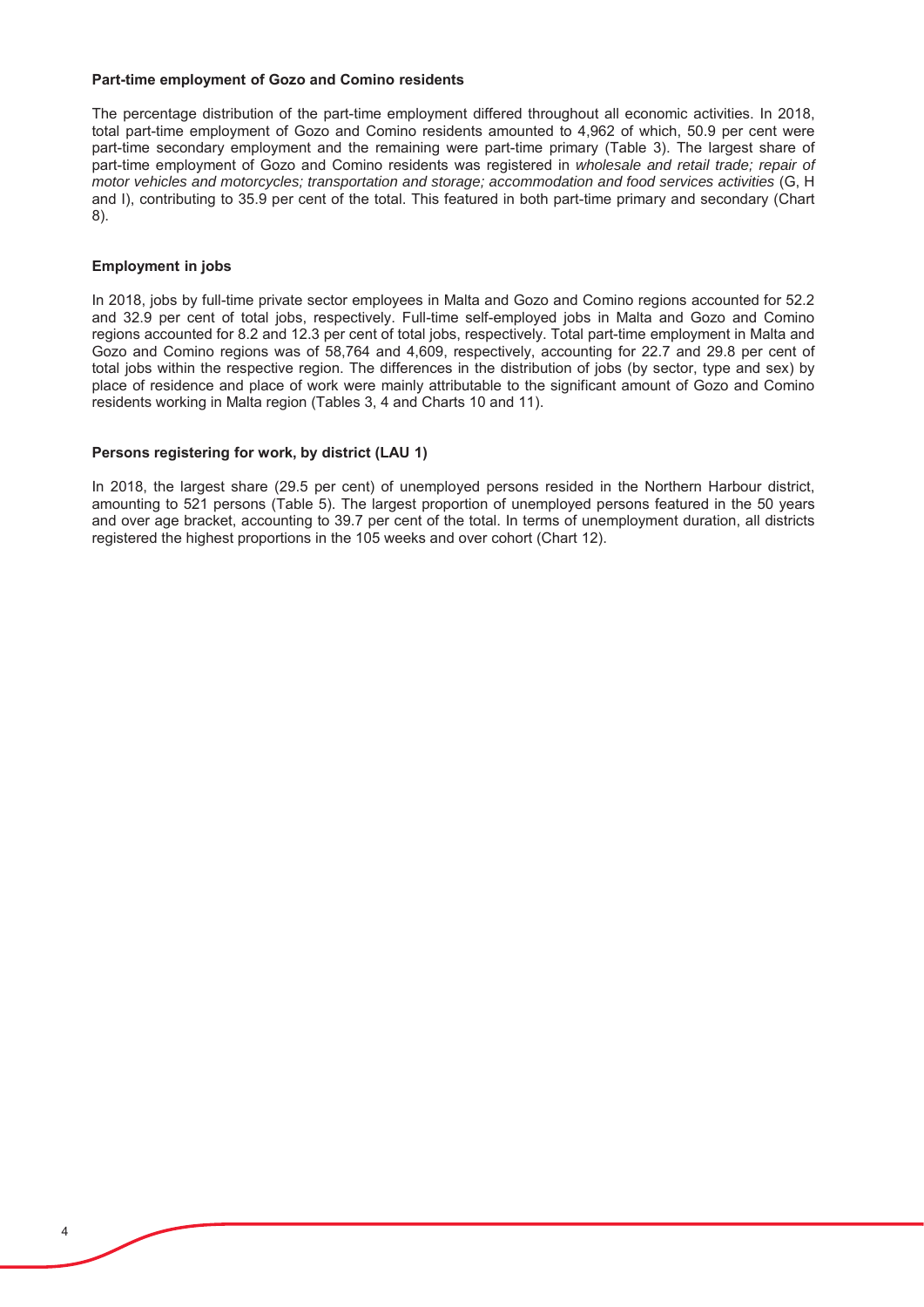| Table 1. Total employed persons by industry, place of residence and sex (NUTS 3) |  |
|----------------------------------------------------------------------------------|--|
|----------------------------------------------------------------------------------|--|

|                       |                                                                          |                        |              |         |         |              | Year           |         |              |                |              |
|-----------------------|--------------------------------------------------------------------------|------------------------|--------------|---------|---------|--------------|----------------|---------|--------------|----------------|--------------|
| NACE Rev 2 at A*10/11 |                                                                          |                        |              | 2016    |         |              | 2017           |         |              | 2018           |              |
|                       |                                                                          |                        | <b>Males</b> | Females | Total   | <b>Males</b> | <b>Females</b> | Total   | <b>Males</b> | <b>Females</b> | <b>Total</b> |
|                       |                                                                          | <b>MALTA</b>           | 2,778        | 432     | 3,210   | 2,793        | 457            | 3,250   | 2,898        | 495            | 3,393        |
| A                     | Agriculture, forestry and fishing                                        | Malta                  | 2,249        | 351     | 2,601   | 2,251        | 373            | 2,624   | 2,334        | 414            | 2,748        |
|                       |                                                                          | Gozo and Comino        | 529          | 81      | 609     | 542          | 84             | 626     | 564          | 81             | 645          |
|                       | Mining and quarrying;<br>manufacturing; electricity, gas,                | <b>MALTA</b>           | 18,110       | 6,535   | 24,645  | 18,472       | 6,814          | 25,286  | 18,750       | 7,059          | 25,809       |
| $B+C+D+E$             | steam and air conditioning supply;<br>water supply; sewerage, waste      | Malta                  | 17,130       | 6,191   | 23,321  | 17,494       | 6,431          | 23,926  | 17,717       | 6,666          | 24,383       |
|                       | management and remediation<br>activities                                 | Gozo and Comino        | 980          | 344     | 1,324   | 978          | 383            | 1,360   | 1,033        | 393            | 1,426        |
|                       |                                                                          | <b>MALTA</b>           | 16,367       | 6,232   | 22,599  | 16,531       | 6,468          | 22,999  | 16,805       | 6,709          | 23,514       |
| C                     | of which Manufacturing                                                   | Malta                  | 15,531       | 5,898   | 21,429  | 15,710       | 6,095          | 21,805  | 15,939       | 6,327          | 22,266       |
|                       |                                                                          | Gozo and Comino        | 836          | 334     | 1,170   | 821          | 373            | 1,194   | 866          | 382            | 1,248        |
|                       |                                                                          | <b>MALTA</b>           | 10,962       | 726     | 11,688  | 11,425       | 815            | 12,240  | 12,317       | 872            | 13,189       |
| F                     | Construction                                                             | Malta                  | 9,935        | 642     | 10,577  | 10,385       | 715            | 11,100  | 11,200       | 774            | 11,974       |
|                       |                                                                          | Gozo and Comino        | 1,027        | 84      | 1,111   | 1,040        | 100            | 1,140   | 1,117        | 98             | 1,215        |
|                       | Wholesale and retail trade; repair of<br>motor vehicles and motorcycles; | <b>MALTA</b>           | 39,192       | 23,046  | 62,238  | 40,317       | 23,957         | 64,274  | 41,774       | 24,942         | 66,716       |
| $G+H+I$               | transportation and storage;                                              | Malta                  | 37,016       | 21,538  | 58,554  | 38,085       | 22,389         | 60,474  | 39,423       | 23,260         | 62,682       |
|                       | accommodation and food service<br>activities                             | Gozo and Comino        | 2,176        | 1,508   | 3,684   | 2,232        | 1,568          | 3,800   | 2,351        | 1,682          | 4,034        |
|                       |                                                                          | <b>MALTA</b>           | 5,368        | 2,377   | 7,745   | 5,756        | 2,419          | 8,175   | 6,049        | 2,508          | 8,557        |
| J                     | Information and communication                                            | Malta                  | 5,145        | 2,279   | 7,424   | 5,515        | 2,314          | 7,829   | 5,773        | 2,397          | 8,170        |
|                       |                                                                          | Gozo and Comino        | 223          | 98      | 321     | 241          | 105            | 346     | 276          | 111            | 387          |
|                       |                                                                          | <b>MALTA</b>           | 4,735        | 5,114   | 9,849   | 5,172        | 5,627          | 10,799  | 5,594        | 6,147          | 11,741       |
| κ                     | Financial and insurance activities                                       | Malta                  | 4,584        | 4,912   | 9,496   | 5,007        | 5,400          | 10,407  | 5,409        | 5,901          | 11,310       |
|                       |                                                                          | Gozo and Comino        | 151          | 202     | 353     | 165          | 227            | 392     | 185          | 246            | 431          |
|                       |                                                                          | <b>MALTA</b>           | 1,173        | 677     | 1,850   | 1,274        | 815            | 2,089   | 1,433        | 923            | 2,356        |
| L                     | Real estate activities                                                   | Malta                  | 1,085        | 621     | 1,706   | 1,169        | 750            | 1,919   | 1,322        | 845            | 2,167        |
|                       |                                                                          | Gozo and Comino        | 88           | 56      | 144     | 105          | 65             | 170     | 111          | 78             | 189          |
|                       | Professional, scientific and                                             | <b>MALTA</b>           | 18,817       | 13,695  | 32,512  | 20,796       | 15,398         | 36,194  | 23,137       | 17,410         | 40,547       |
| $M+N$                 | technical activities; administrative                                     | Malta                  | 17,891       | 13,198  | 31,088  | 19,658       | 14,711         | 34,369  | 21,821       | 16,582         | 38,403       |
|                       | and support service activities                                           | Gozo and Comino        | 926          | 497     | 1,424   | 1,138        | 687            | 1,825   | 1,316        | 828            | 2,144        |
|                       | Public administration and defence;                                       | <b>MALTA</b>           | 21,022       | 30,190  | 51,212  | 21,768       | 31,512         | 53,280  | 22,399       | 33,057         | 55,456       |
| $O+P+Q$               | compulsory social security;<br>education; human health and social        | Malta                  | 18,909       | 27,176  | 46,084  | 19,550       | 28,371         | 47,921  | 20,111       | 29,804         | 49,915       |
|                       | work activities                                                          | Gozo and Comino        | 2,113        | 3,014   | 5,128   | 2,218        | 3,141          | 5,359   | 2,288        | 3,253          | 5,541        |
|                       | Arts, entertainment and recreation;                                      | <b>MALTA</b>           | 7,766        | 6,965   | 14,731  | 8,809        | 7,881          | 16,690  | 9,603        | 8,616          | 18,219       |
| R+S+T+U               | repair of household goods and                                            | Malta                  | 7,451        | 6,699   | 14,150  | 8,464        | 7,589          | 16,054  | 9,217        | 8,297          | 17,515       |
|                       | other services                                                           | Gozo and Comino        | 315          | 266     | 581     | 345          | 292            | 636     | 386          | 319            | 704          |
|                       |                                                                          | <b>MALTA</b>           | 129,923      | 89,757  | 219,680 | 136,582      | 95,695         | 232,277 | 143,954      | 102,029        | 245,983      |
|                       | Total                                                                    | Malta                  | 121,394      | 83,607  | 205,002 | 127,577      | 89,044         | 216,622 | 134,326      | 94,941         | 229,267      |
|                       |                                                                          | <b>Gozo and Comino</b> | 8.529        | 6.150   | 14.678  | 9.005        | 6.651          | 15.655  | 9.628        | 7.088          | 16.716       |

Notes:

1. Employed persons comprise full-time and part-time (primary only) employment.

2. Employment by place of residence is based on employee residence as declared by the employer upon engagement with Jobsplus.

3. Data for each year is as at 31 December.

Sources: Jobsplus, People and Standards Division (OPM), Employment Statistics - NSO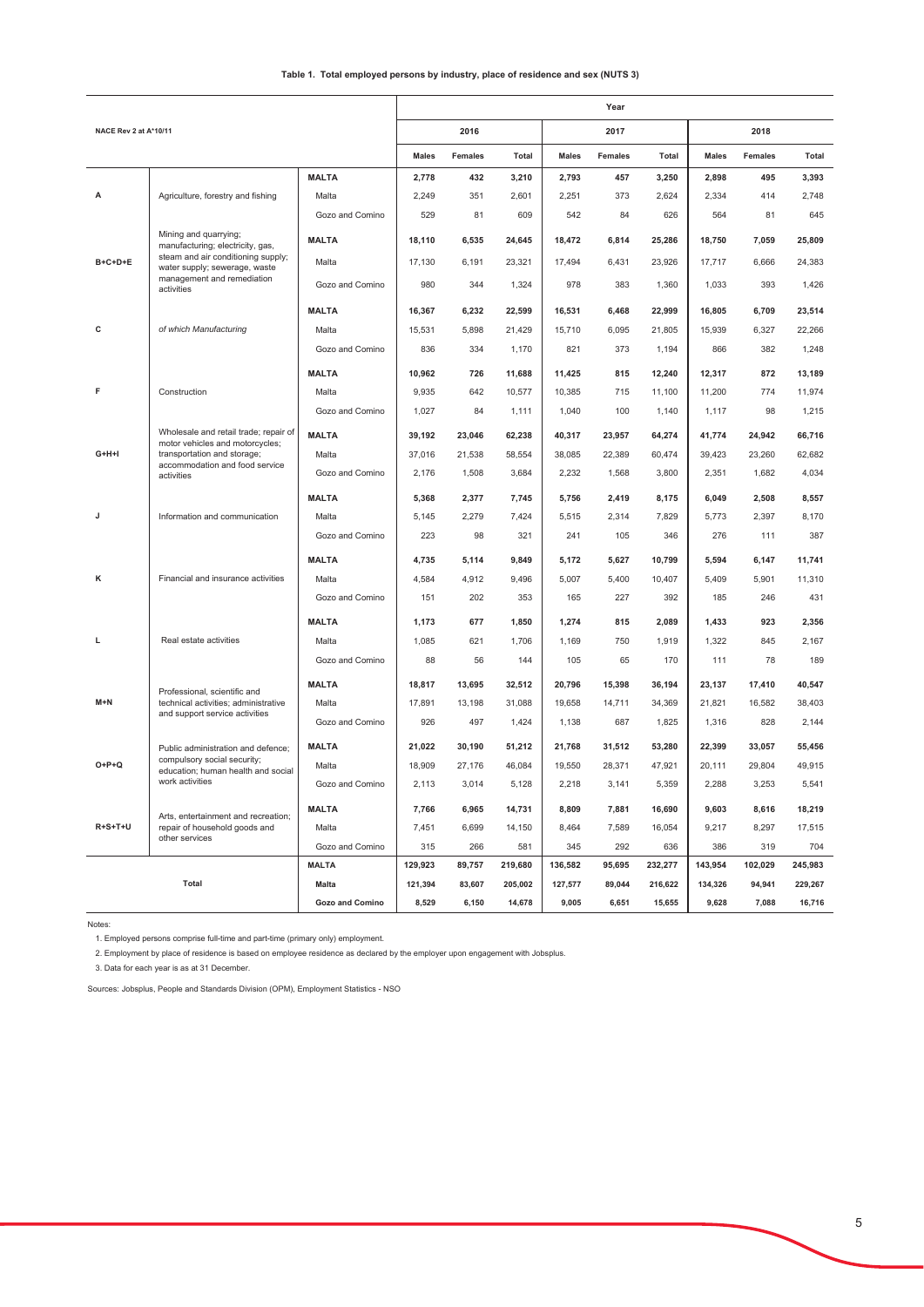#### Table 2. Total employed persons by industry, place of work and sex (NUTS 3)

|                       |                                                                          |                 |              |                |         |              | Year           |         |              |                |         |
|-----------------------|--------------------------------------------------------------------------|-----------------|--------------|----------------|---------|--------------|----------------|---------|--------------|----------------|---------|
| NACE Rev 2 at A*10/11 |                                                                          |                 |              | 2016           |         |              | 2017           |         |              | 2018           |         |
|                       |                                                                          |                 | <b>Males</b> | <b>Females</b> | Total   | <b>Males</b> | <b>Females</b> | Total   | <b>Males</b> | <b>Females</b> | Total   |
|                       |                                                                          | <b>MALTA</b>    | 2,778        | 432            | 3,210   | 2,793        | 457            | 3,250   | 2,898        | 495            | 3,393   |
| A                     | Agriculture, forestry and fishing                                        | Malta           | 2,253        | 353            | 2,606   | 2,261        | 376            | 2,637   | 2,347        | 417            | 2,764   |
|                       |                                                                          | Gozo and Comino | 525          | 79             | 604     | 532          | 81             | 613     | 551          | 78             | 629     |
|                       | Mining and quarrying;<br>manufacturing; electricity, gas,                | <b>MALTA</b>    | 18,110       | 6,535          | 24,645  | 18,472       | 6,814          | 25,286  | 18,750       | 7,059          | 25,809  |
| $B+C+D+E$             | steam and air conditioning supply;<br>water supply; sewerage, waste      | Malta           | 17,297       | 6,228          | 23,525  | 17,684       | 6,475          | 24,159  | 17,913       | 6,710          | 24,623  |
|                       | management and remediation<br>activities                                 | Gozo and Comino | 813          | 307            | 1,120   | 788          | 339            | 1,127   | 837          | 349            | 1,186   |
|                       |                                                                          | <b>MALTA</b>    | 16,367       | 6,232          | 22,599  | 16,531       | 6,468          | 22,999  | 16,805       | 6,709          | 23,514  |
| с                     | of which Manufacturing                                                   | Malta           | 15,667       | 5,931          | 21,598  | 15,852       | 6,135          | 21,987  | 16,088       | 6,367          | 22,455  |
|                       |                                                                          | Gozo and Comino | 700          | 301            | 1,001   | 679          | 333            | 1,012   | 717          | 342            | 1,059   |
|                       |                                                                          | <b>MALTA</b>    | 10,962       | 726            | 11,688  | 11,425       | 815            | 12,240  | 12,317       | 872            | 13,189  |
| F                     | Construction                                                             | Malta           | 10,021       | 651            | 10,672  | 10,487       | 725            | 11,212  | 11,311       | 781            | 12,092  |
|                       |                                                                          | Gozo and Comino | 941          | 75             | 1,016   | 938          | 90             | 1,028   | 1,006        | 91             | 1,097   |
|                       | Wholesale and retail trade; repair of<br>motor vehicles and motorcycles; | <b>MALTA</b>    | 39,192       | 23,046         | 62,238  | 40,317       | 23,957         | 64,274  | 41,774       | 24,942         | 66,716  |
| G+H+I                 | transportation and storage;                                              | Malta           | 37,258       | 21,684         | 58,942  | 38,320       | 22,506         | 60,826  | 39,666       | 23,369         | 63,035  |
|                       | accommodation and food service<br>activities                             | Gozo and Comino | 1,934        | 1,362          | 3,296   | 1,997        | 1,451          | 3,448   | 2,108        | 1,573          | 3,681   |
|                       |                                                                          | <b>MALTA</b>    | 5,368        | 2,377          | 7,745   | 5,756        | 2,419          | 8,175   | 6,049        | 2,508          | 8,557   |
| J                     | Information and communication                                            | Malta           | 5,264        | 2,319          | 7,583   | 5,618        | 2,351          | 7,969   | 5,896        | 2,434          | 8,330   |
|                       |                                                                          | Gozo and Comino | 104          | 58             | 162     | 138          | 68             | 206     | 153          | 74             | 227     |
|                       |                                                                          | <b>MALTA</b>    | 4,735        | 5,114          | 9,849   | 5,172        | 5,627          | 10,799  | 5,594        | 6,147          | 11,741  |
| к                     | Financial and insurance activities                                       | Malta           | 4,666        | 5,004          | 9,670   | 5,102        | 5,501          | 10,603  | 5,507        | 6,006          | 11,513  |
|                       |                                                                          | Gozo and Comino | 69           | 110            | 179     | 70           | 126            | 196     | 87           | 141            | 228     |
|                       |                                                                          | <b>MALTA</b>    | 1,173        | 677            | 1,850   | 1,274        | 815            | 2,089   | 1,433        | 923            | 2,356   |
| п                     | Real estate activities                                                   | Malta           | 1,096        | 625            | 1,721   | 1,182        | 758            | 1,940   | 1,335        | 856            | 2,191   |
|                       |                                                                          | Gozo and Comino | 77           | 52             | 129     | 92           | 57             | 149     | 98           | 67             | 165     |
|                       | Professional, scientific and                                             | <b>MALTA</b>    | 18,817       | 13,695         | 32,512  | 20,796       | 15,398         | 36,194  | 23,137       | 17,410         | 40,547  |
| $M + N$               | technical activities; administrative                                     | Malta           | 18,125       | 13,396         | 31,521  | 19,936       | 14,962         | 34,898  | 22,127       | 16,877         | 39,004  |
|                       | and support service activities                                           | Gozo and Comino | 692          | 299            | 991     | 860          | 436            | 1,296   | 1,010        | 533            | 1,543   |
|                       | Public administration and defence;                                       | <b>MALTA</b>    | 21,022       | 30,190         | 51,212  | 21,768       | 31,512         | 53,280  | 22,399       | 33,057         | 55,456  |
| $O+P+Q$               | compulsory social security;<br>education; human health and social        | Malta           | 19,516       | 28,385         | 47,901  | 20,176       | 29,491         | 49,667  | 20,802       | 30,985         | 51,787  |
|                       | work activities                                                          | Gozo and Comino | 1,506        | 1,805          | 3,311   | 1,592        | 2,021          | 3,613   | 1,597        | 2,072          | 3,669   |
|                       | Arts, entertainment and recreation;                                      | <b>MALTA</b>    | 7,766        | 6,965          | 14,731  | 8,809        | 7,881          | 16,690  | 9,603        | 8,616          | 18,219  |
| $R + S + T + U$       | repair of household goods and<br>other services                          | Malta           | 7,531        | 6,751          | 14,282  | 8,555        | 7,652          | 16,207  | 9,323        | 8,362          | 17,685  |
|                       |                                                                          | Gozo and Comino | 235          | 214            | 449     | 254          | 229            | 483     | 280          | 254            | 534     |
|                       |                                                                          | <b>MALTA</b>    | 129,923      | 89,757         | 219,680 | 136,582      | 95,695         | 232,277 | 143,954      | 102,029        | 245,983 |
|                       | Total                                                                    | Malta           | 123,027      | 85,396         | 208,423 | 129,321      | 90,797         | 220,118 | 136,227      | 96,797         | 233,024 |
|                       |                                                                          | Gozo and Comino | 6,896        | 4,361          | 11,257  | 7,261        | 4,898          | 12.159  | 7,727        | 5,232          | 12,959  |

Notes:

1. Employed persons comprise full-time and part-time (primary only) employment.

2. Employment by place of work takes into account those persons who effectively work in the regions of Malta and Gozo and Comino respectively, irrespective of their locality/region of residence.

3. Data for each year is as at 31 December.

Sources: Jobsplus, Employment Statistics - NSO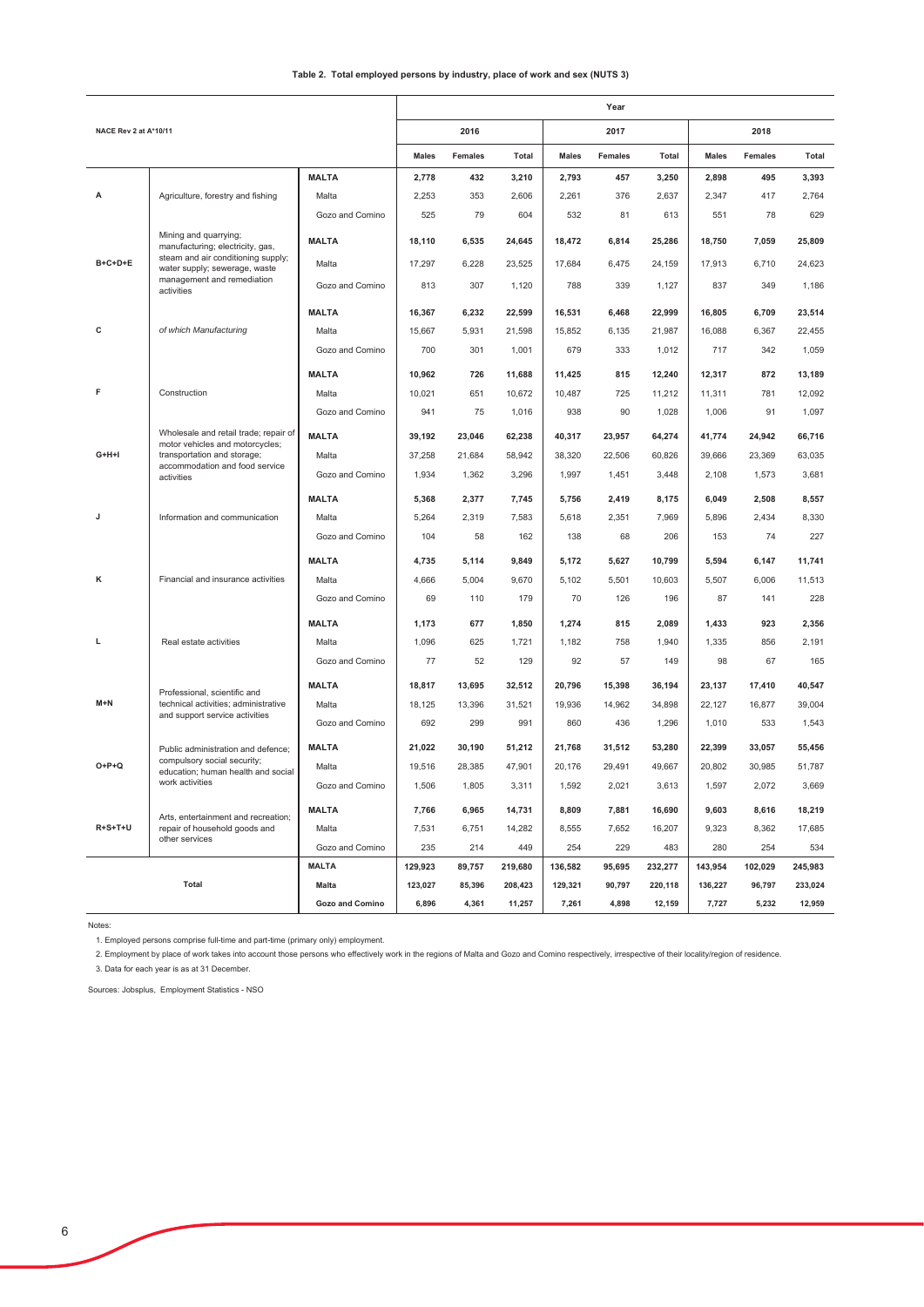|  | Table 3. Employment by place of residence, type, sector and sex (NUTS 3) |  |  |  |  |  |  |  |
|--|--------------------------------------------------------------------------|--|--|--|--|--|--|--|
|--|--------------------------------------------------------------------------|--|--|--|--|--|--|--|

|              |                             |              | 2016           |         |              | 2017           |         |              | 2018           |              |
|--------------|-----------------------------|--------------|----------------|---------|--------------|----------------|---------|--------------|----------------|--------------|
| <b>MALTA</b> |                             | <b>Males</b> | <b>Females</b> | Total   | <b>Males</b> | <b>Females</b> | Total   | <b>Males</b> | <b>Females</b> | <b>Total</b> |
| a            | <b>Full-time Employment</b> | 115,559      | 69,815         | 185,374 | 121,997      | 75,803         | 197,800 | 129,189      | 81,710         | 210,899      |
|              | <b>Private Sector</b>       | 90,931       | 49,126         | 140,057 | 96,723       | 54,423         | 151,146 | 103,567      | 59,704         | 163,271      |
|              | Self-employed               | 16,482       | 4.143          | 20,625  | 17,029       | 4,612          | 21,641  | 18,045       | 5,121          | 23,166       |
|              | Employees                   | 74,449       | 44,983         | 119,432 | 79,694       | 49,811         | 129,505 | 85,522       | 54,583         | 140,105      |
|              | <b>Public Sector</b>        | 24,628       | 20,689         | 45,317  | 25,274       | 21,380         | 46,654  | 25,622       | 22,006         | 47,628       |
| b            | Part-time primary           | 14,364       | 19.942         | 34.306  | 14,585       | 19,892         | 34,477  | 14,765       | 20.319         | 35.084       |
|              | Self-employed               | 3,706        | 2.447          | 6,153   | 3,966        | 2.697          | 6,663   | 4,509        | 3,218          | 7,727        |
|              | Employees                   | 10,658       | 17,495         | 28,153  | 10,619       | 17,195         | 27,814  | 10,256       | 17,101         | 27,357       |
| $c=(a+b)$    | Total employment in persons | 129,923      | 89,757         | 219,680 | 136,582      | 95,695         | 232,277 | 143,954      | 102,029        | 245,983      |
| $\it d$      | Part-time secondary         | 16,212       | 7,613          | 23,825  | 17,220       | 8,288          | 25,508  | 18,802       | 9,487          | 28,289       |
|              | Self-employed               | 5,525        | 1,240          | 6,765   | 6,345        | 1,613          | 7,958   | 7,561        | 2,257          | 9,818        |
|              | Employees                   | 10,687       | 6,373          | 17,060  | 10,875       | 6,675          | 17,550  | 11,241       | 7,230          | 18,471       |
| $e=(c+d)$    | Total employment in jobs    | 146,135      | 97,370         | 243,505 | 153,802      | 103,983        | 257,785 | 162,756      | 111,516        | 274,272      |
| <b>Malta</b> |                             |              |                |         |              |                |         |              |                |              |
| a            | <b>Full-time Employment</b> | 108,002      | 64,935         | 172,938 | 114,036      | 70,486         | 184,523 | 120,623      | 75,997         | 196,620      |
|              | <b>Private Sector</b>       | 86,245       | 46.722         | 132,967 | 91,761       | 51,668         | 143,429 | 98,026       | 56.597         | 154,623      |
|              | Self-employed               | 15,091       | 3,792          | 18,883  | 15,606       | 4,203          | 19,809  | 16,509       | 4,667          | 21,176       |
|              | Employees                   | 71,154       | 42,930         | 114,084 | 76,155       | 47,465         | 123,620 | 81,517       | 51,930         | 133,447      |
|              | <b>Public Sector</b>        | 21,757       | 18,213         | 39,971  | 22,275       | 18,818         | 41,094  | 22,597       | 19,400         | 41,997       |
| b            | Part-time primary           | 13,392       | 18.672         | 32.064  | 13.541       | 18.558         | 32.099  | 13.703       | 18.944         | 32.647       |
|              | Self-employed               | 3,284        | 2,181          | 5,465   | 3,516        | 2,410          | 5,926   | 4,030        | 2,885          | 6,915        |
|              | Employees                   | 10,108       | 16,491         | 26,599  | 10,025       | 16,148         | 26,173  | 9,673        | 16,059         | 25,732       |
| $c=(a+b)$    | Total employment in persons | 121,394      | 83,607         | 205,002 | 127,577      | 89,044         | 216,622 | 134,326      | 94,941         | 229,267      |
| d            | Part-time secondary         | 14,659       | 7,111          | 21,770  | 15,471       | 7,696          | 23,167  | 16,934       | 8,830          | 25,764       |
|              | Self-employed               | 4,646        | 1,111          | 5,757   | 5,429        | 1,462          | 6,891   | 6,549        | 2,063          | 8,612        |
|              | Employees                   | 10,013       | 6,000          | 16,013  | 10,042       | 6,234          | 16,276  | 10,385       | 6,767          | 17,152       |
| $e=(c+d)$    | Total employment in jobs    | 136,053      | 90,718         | 226,772 | 143,048      | 96,740         | 239,789 | 151,260      | 103,771        | 255,031      |
|              | <b>Gozo and Comino</b>      |              |                |         |              |                |         |              |                |              |
| $\partial$   | <b>Full-time Employment</b> | 7,557        | 4,880          | 12,436  | 7,961        | 5,317          | 13,277  | 8,566        | 5,713          | 14,279       |
|              | <b>Private Sector</b>       | 4,686        | 2,404          | 7,090   | 4,962        | 2,755          | 7,717   | 5,541        | 3,107          | 8,648        |
|              | Self-employed               | 1,391        | 351            | 1,742   | 1,423        | 409            | 1,832   | 1,536        | 454            | 1,990        |
|              | Employees                   | 3,295        | 2,053          | 5,348   | 3,539        | 2,346          | 5,885   | 4,005        | 2,653          | 6,658        |
|              | <b>Public Sector</b>        | 2,871        | 2,476          | 5,346   | 2,999        | 2,562          | 5,560   | 3,025        | 2,606          | 5,631        |
| b            | Part-time primary           | 972          | 1,270          | 2,242   | 1,044        | 1,334          | 2,378   | 1,062        | 1,375          | 2,437        |
|              | Self-employed               | 422          | 266            | 688     | 450          | 287            | 737     | 479          | 333            | 812          |
|              | Employees                   | 550          | 1,004          | 1,554   | 594          | 1,047          | 1,641   | 583          | 1,042          | 1,625        |
| $c=(a+b)$    | Total employment in persons | 8,529        | 6,150          | 14,678  | 9,005        | 6,651          | 15,655  | 9,628        | 7,088          | 16,716       |
| d            | Part-time secondary         | 1,553        | 502            | 2,055   | 1,749        | 592            | 2,341   | 1,868        | 657            | 2,525        |
|              | Self-employed               | 879          | 129            | 1,008   | 916          | 151            | 1,067   | 1,012        | 194            | 1,206        |
|              | Employees                   | 674          | 373            | 1,047   | 833          | 441            | 1,274   | 856          | 463            | 1,319        |
| $e=(c+d)$    | Total employment in jobs    | 10.082       | 6.652          | 16.733  | 10,754       | 7,243          | 17,996  | 11.496       | 7.745          | 19,241       |

Notes:

1. Employment by place of residence is based on employee residence as declared by the employer upon engagement with Jobsplus.

2. Employment in persons comprise full-time and part-time (primary only) employment.

3. Employment in jobs exceeds employment in persons as it includes part-time secondary employment. The latter implies that a person may have more than one job.

4. Data for each year is as at 31 December.

Sources: Jobsplus, People and Standards Division (OPM), Employment Statistics - NSO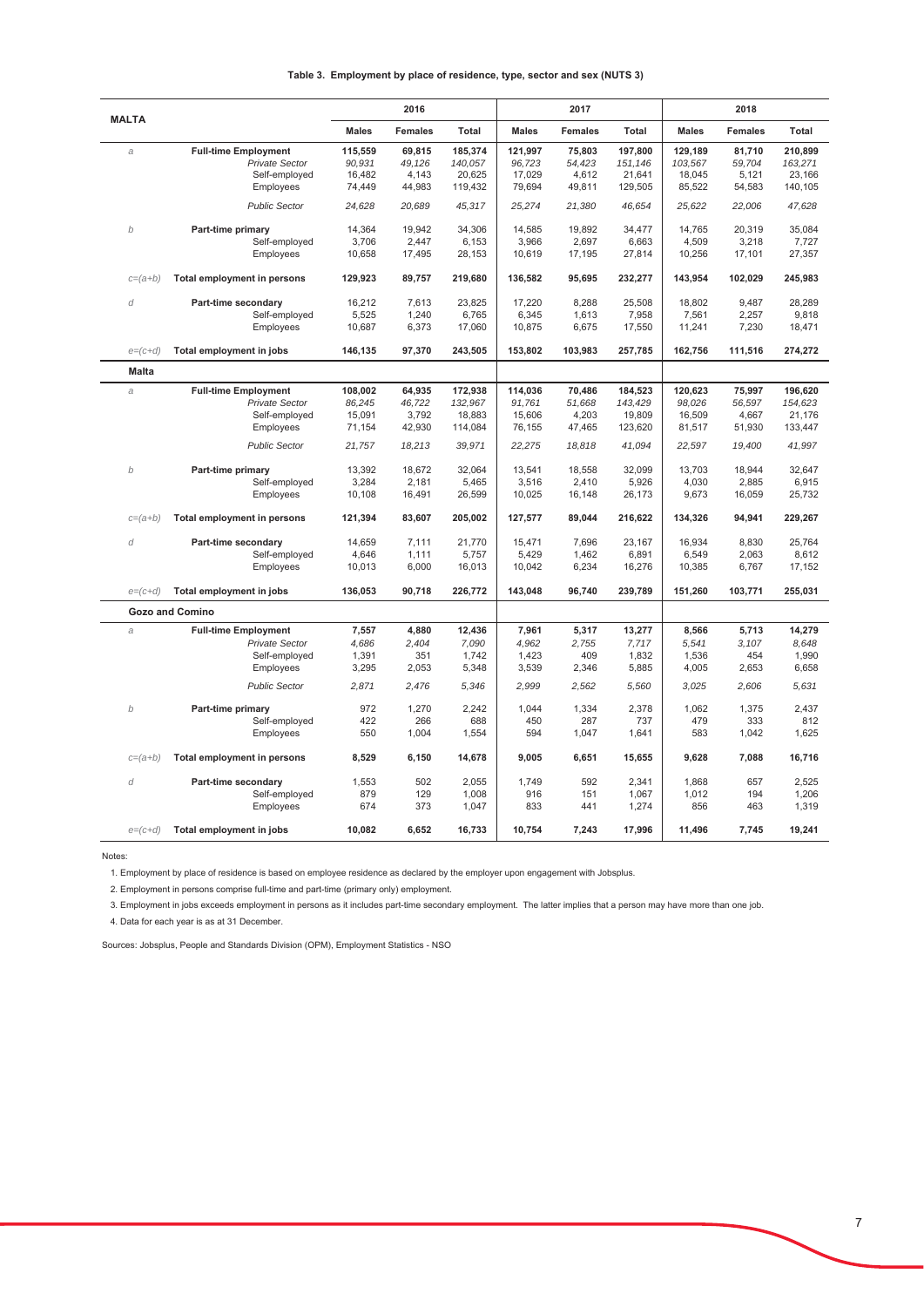|                        |                                        |                  | 2016            |                   |                  | 2017            |                   |                   | 2018            |                   |
|------------------------|----------------------------------------|------------------|-----------------|-------------------|------------------|-----------------|-------------------|-------------------|-----------------|-------------------|
| <b>MALTA</b>           |                                        | <b>Males</b>     | <b>Females</b>  | Total             | <b>Males</b>     | <b>Females</b>  | Total             | <b>Males</b>      | <b>Females</b>  | Total             |
| a                      | <b>Full-time Employment</b>            | 115,559          | 69,815          | 185,374           | 121,997          | 75,803          | 197,800           | 129,189           | 81,710          | 210,899           |
|                        | <b>Private Sector</b><br>Self-employed | 90,931<br>16,482 | 49,126<br>4,143 | 140,057<br>20,625 | 96,723<br>17,029 | 54,423<br>4,612 | 151,146<br>21,641 | 103,567<br>18,045 | 59,704<br>5,121 | 163,271<br>23,166 |
|                        | Employees                              | 74,449           | 44,983          | 119,432           | 79,694           | 49,811          | 129,505           | 85,522            | 54,583          | 140,105           |
|                        | <b>Public Sector</b>                   | 24,628           | 20,689          | 45,317            | 25,274           | 21,380          | 46,654            | 25,622            | 22,006          | 47,628            |
|                        |                                        |                  |                 |                   |                  |                 |                   |                   |                 |                   |
| b                      | Part-time primary                      | 14,364           | 19,942          | 34,306            | 14,585           | 19,892          | 34,477            | 14,765            | 20,319          | 35,084            |
|                        | Self-employed                          | 3,706            | 2,447           | 6,153             | 3,966            | 2,697           | 6,663             | 4,509             | 3,218           | 7,727             |
|                        | Employees                              | 10,658           | 17,495          | 28,153            | 10,619           | 17,195          | 27,814            | 10,256            | 17,101          | 27,357            |
| $c=(a+b)$              | Total employment in persons            | 129,923          | 89,757          | 219,680           | 136,582          | 95,695          | 232,277           | 143,954           | 102,029         | 245,983           |
| d                      | Part-time secondary                    | 16,212           | 7,613           | 23,825            | 17,220           | 8,288           | 25,508            | 18,802            | 9.487           | 28,289            |
|                        | Self-employed                          | 5,525            | 1,240           | 6,765             | 6,345            | 1,613           | 7,958             | 7,561             | 2,257           | 9,818             |
|                        | Employees                              | 10,687           | 6,373           | 17,060            | 10,875           | 6,675           | 17,550            | 11,241            | 7,230           | 18,471            |
| $e=(c+d)$              | Total employment in jobs               | 146,135          | 97,370          | 243,505           | 153,802          | 103,983         | 257,785           | 162,756           | 111,516         | 274,272           |
| <b>Malta</b>           |                                        |                  |                 |                   |                  |                 |                   |                   |                 |                   |
| a                      | <b>Full-time Employment</b>            | 109,499          | 66,495          | 175,994           | 115,631          | 72,037          | 187,668           | 122,371           | 77,653          | 200,024           |
|                        | Private Sector                         | 87,121           | 47,208          | 134,329           | 92,702           | 52,232          | 144,934           | 99,051            | 57,221          | 156,272           |
|                        | Self-employed                          | 15,138           | 3,813           | 18,951            | 15,659           | 4,227           | 19,886            | 16,569            | 4,699           | 21,268            |
|                        | Employees                              | 71,983           | 43,395          | 115,378           | 77,043           | 48,005          | 125,048           | 82,482            | 52,522          | 135,004           |
|                        | <b>Public Sector</b>                   | 22,378           | 19,287          | 41,665            | 22,929           | 19,805          | 42,734            | 23,320            | 20,432          | 43,752            |
| b                      | Part-time primary                      | 13,528           | 18,901          | 32.429            | 13,690           | 18.760          | 32.450            | 13,856            | 19.144          | 33.000            |
|                        | Self-employed                          | 3,302            | 2,201           | 5,503             | 3,535            | 2,438           | 5,973             | 4,049             | 2,914           | 6,963             |
|                        | Employees                              | 10,226           | 16,700          | 26,926            | 10,155           | 16,322          | 26,477            | 9,807             | 16,230          | 26,037            |
| $c=(a+b)$              | Total employment in persons            | 123,027          | 85,396          | 208,423           | 129,321          | 90,797          | 220,118           | 136,227           | 96,797          | 233,024           |
| d                      | Part-time secondary                    | 14,659           | 7,111           | 21,770            | 15,471           | 7,696           | 23,167            | 16,934            | 8,830           | 25,764            |
|                        | Self-employed                          | 4,646            | 1,111           | 5,757             | 5,429            | 1,462           | 6,891             | 6,549             | 2,063           | 8,612             |
|                        | Employees                              | 10,013           | 6,000           | 16,013            | 10,042           | 6,234           | 16,276            | 10,385            | 6,767           | 17,152            |
| $e=(c+d)$              | Total employment in jobs               | 137,686          | 92,507          | 230,193           | 144,792          | 98,493          | 243,285           | 153,161           | 105,627         | 258,788           |
| <b>Gozo and Comino</b> |                                        |                  |                 |                   |                  |                 |                   |                   |                 |                   |
| a                      | <b>Full-time Employment</b>            | 6,060            | 3,320           | 9,380             | 6,366            | 3,766           | 10,132            | 6,818             | 4,057           | 10,875            |
|                        | <b>Private Sector</b>                  | 3,810            | 1,918           | 5,728             | 4,021            | 2,191           | 6,212             | 4,516             | 2,483           | 6,999             |
|                        | Self-employed                          | 1,344            | 330             | 1,674             | 1,370            | 385             | 1,755             | 1,476             | 422             | 1,898             |
|                        | Employees                              | 2,466            | 1,588           | 4,054             | 2,651            | 1,806           | 4,457             | 3,040             | 2,061           | 5,101             |
|                        | <b>Public Sector</b>                   | 2,250            | 1,402           | 3,652             | 2,345            | 1,575           | 3,920             | 2,302             | 1,574           | 3,876             |
| b                      | Part-time primary<br>Self-employed     | 836<br>404       | 1,041<br>246    | 1.877<br>650      | 895<br>431       | 1,132<br>259    | 2.027<br>690      | 909<br>460        | 1,175<br>304    | 2,084<br>764      |
|                        | Employees                              | 432              | 795             | 1,227             | 464              | 873             | 1,337             | 449               | 871             | 1,320             |
| $c=(a+b)$              | Total employment in persons            | 6,896            | 4,361           | 11,257            | 7,261            | 4,898           | 12,159            | 7,727             | 5,232           | 12,959            |
|                        |                                        |                  |                 |                   |                  |                 |                   |                   |                 |                   |
| d                      | Part-time secondary<br>Self-employed   | 1,553<br>879     | 502<br>129      | 2,055<br>1,008    | 1,749<br>916     | 592<br>151      | 2,341<br>1,067    | 1,868<br>1,012    | 657<br>194      | 2,525<br>1,206    |
|                        | Employees                              | 674              | 373             | 1,047             | 833              | 441             | 1,274             | 856               | 463             | 1,319             |
| $e=(c+d)$              | Total employment in jobs               | 8,449            | 4,863           | 13,312            | 9,010            | 5,490           | 14,500            | 9,595             | 5,889           | 15,484            |

Notes:

1. Employment by place of work takes into account those persons who effectively work in the regions of Malta and Gozo and Comino respectively, irrespective of their locality/region of residence.

2. Employment in persons comprise full-time and part-time (primary only) employment.

3. Employment in jobs exceeds employment in persons as it includes part-time secondary employment. The latter implies that a person may have more than one job.

4. Data for each year is as at 31 December.

Sources: Jobsplus, Employment Statistics - NSO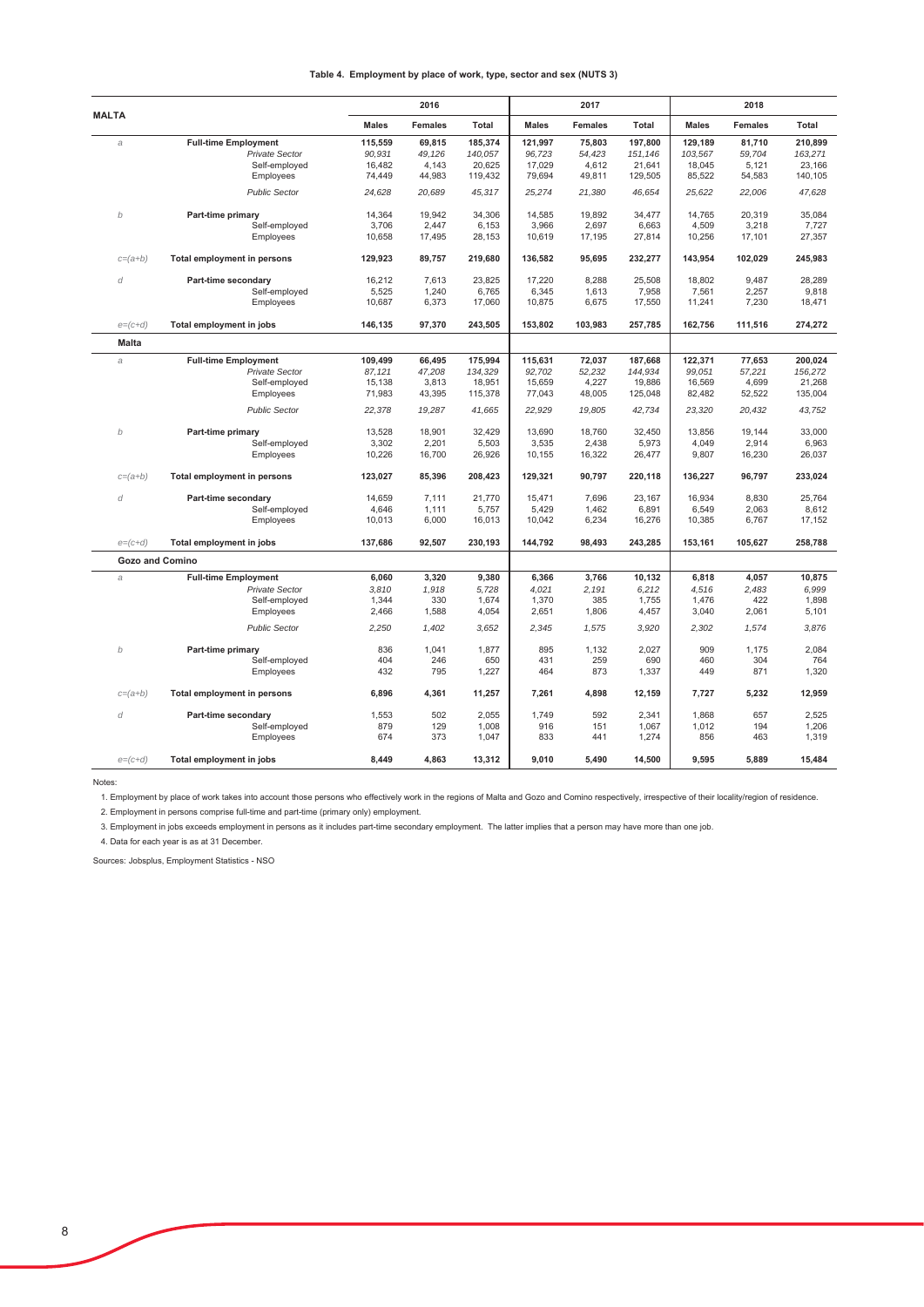|                  |                |                | $<$ 20 years   |               |                          | 20-29 years             |                          |                 | 30-39 years      |               |                                             | 40-49 years                      |                |                | 50 years<br>$\overline{\mathsf{M}}$ |                            |                | Total                       |                         |
|------------------|----------------|----------------|----------------|---------------|--------------------------|-------------------------|--------------------------|-----------------|------------------|---------------|---------------------------------------------|----------------------------------|----------------|----------------|-------------------------------------|----------------------------|----------------|-----------------------------|-------------------------|
|                  |                | Males          | Females        | Total         | Males                    | Females                 | Total                    | Males           | Females          | Total         | Males                                       | Females                          | Total          | Males          | Females                             | Total                      | Males          | Females                     | <b>Total</b>            |
| Southern Harbour | $0 - 12$ wks   | ω              | 4              | مبر<br>ب      | 15                       | 13                      | 28                       | 22              | $\overline{C}$   | 32            |                                             |                                  | 27             |                | ≂                                   | 38                         | 95             | 43                          | 138                     |
|                  | 13-52 wks      | ဖ              | S              | თ             | σ                        | 5                       | $\frac{4}{7}$            | $\frac{3}{2}$   | $\mathfrak{S}$   | $\frac{6}{1}$ | 22<br>25                                    | <u> က</u> ထ                      | స్             | <u>ನಿ ನ</u>    | ဖ                                   | 57                         | 84             | ಔ                           | 107                     |
|                  | 53-104 wks     | $\circ$        | $\circ$        | 0             | S                        | $\sim$                  | 5                        | Ю               | $\sim$           | r             | $\stackrel{\textstyle\sim}{\textstyle\sim}$ |                                  | 45             | $\frac{3}{2}$  | $\sim$                              | 45                         | 32             | $\tilde{0}$                 | $\frac{2}{3}$           |
|                  | $\geq 105$ wks | $\circ$        | $\circ$        | 0             | S                        | $\overline{ }$          | 4                        | $\overline{4}$  | 5                | $\frac{6}{5}$ | $\overline{a}$                              | $\rightarrow$ $\sim$             | 47             | 55             | 35                                  | 8                          | 112            | $\frac{8}{3}$               | 160                     |
|                  | Total          | 15             | Z              | 22            | 30                       | 21                      | 5                        | 54              | ຊ                | $\mathbf{z}$  | 8                                           | 22                               | 120            | <b>126</b>     | 54                                  | 180                        | 323            | 124                         | 447                     |
| Northern Harbour | $0 - 12$ wks   | Ξ              | 4              | 15            | 26                       | $\infty$                | 34                       | 25              | $\tilde{t}$      | 36            | <b>26</b><br>29                             |                                  | ೫              | 23<br>31       | ၜ                                   | 32                         | $\frac{1}{11}$ | $38\,$                      | 149                     |
|                  | 13-52 wks      | S              | က              | ဖ             | 20                       | $\tilde{e}$             | $\boldsymbol{50}$        | $\frac{8}{1}$   | $\overline{ }$   | 25            |                                             |                                  | 35             |                | $\tilde{4}$                         | 45                         | $\overline{5}$ | $\overline{4}$              | 141                     |
|                  | 53-104 wks     | $\circ$        | $\sim$         | 2             | S                        | $N$ $\circ$             | 5                        | $\overline{ }$  | $\overline{ }$   | œ             | $\tilde{c}$                                 | 0 0 N 0                          | 4              | $\overline{4}$ | $\infty$                            | $\boldsymbol{\mathsf{22}}$ | 36             | $\frac{5}{2}$               | 5                       |
|                  | $\geq 105$ wks | $\circ$        | $\circ$        | $\circ$       | S                        |                         | ా                        | 23              | S                | 28            | 57                                          |                                  | $\frac{45}{5}$ | 79             | 25                                  | 104                        | 142            | 38                          | 180                     |
|                  | Total          | $\overline{4}$ | ၈              | 23            | 52                       | $\overline{20}$         | 72                       | 73              | $\boldsymbol{z}$ | 5             | $\overline{a}$                              | 22                               | 126            | 47             | ვ<br>ნ                              | 203                        | 390            | 131                         | 521                     |
| South Eastern    | $0-12$ wks     | ∞              | က              | Ξ             | $\overline{c}$           | $\tilde{c}$             | 22                       |                 | 6                | 49            | $\overline{a}$                              |                                  | 4              | $\frac{5}{2}$  |                                     | ę,                         | 53             | $^{28}$                     | $\overline{\mathbf{6}}$ |
|                  | 13-52 wks      | $\circ$        | 4              |               | σ                        | $\circ$                 | ၜ                        | တ တ             | $\circ$          | 45            |                                             | $\frac{1}{2}$                    | 12             | $\tilde{\tau}$ | 460                                 | 9                          | $\overline{4}$ | $\frac{6}{2}$               | 56                      |
|                  | 53-104 wks     |                | $\circ$        |               | 4                        |                         | s                        | $\overline{ }$  | $\overline{ }$   | N             | Ю                                           | $\circ$                          | ιΩ             | Ю              |                                     | $\infty$                   | $\frac{6}{5}$  | Ю                           | $\overline{z}$          |
|                  | $\geq 105$ wks | $\circ$        | $\circ$        | 0             | $\circ$                  |                         | $\overline{\phantom{0}}$ | $\infty$        | 4                | $\frac{2}{3}$ | $\frac{8}{10}$                              | 5                                | 23             | $33\,$         | $\frac{5}{2}$                       | $\frac{3}{4}$              | 59             | 25                          | $\frac{8}{4}$           |
|                  | Total          | စ              | ŗ              | $\frac{6}{5}$ | 25                       | $\frac{1}{2}$           | $\overline{\mathbf{5}}$  | 27              | ÷                | 4             | $\frac{3}{4}$                               | Ξ                                | 54             | 2              | 27                                  | ৯                          | 168            | 74                          | 242                     |
| Western          | $0 - 12$ wks   |                |                | N             | S                        | S                       | ဖ                        | $\infty$ $\sim$ | $\circ$          | œ             | ဟ က                                         | 4                                | თ              | O              | $4\degree$                          | \$                         | 23             | $\overline{\omega}$         | 35                      |
|                  | 13-52 wks      |                | $\circ$        |               | S                        | ယ                       | $\infty$                 |                 |                  | ო             |                                             | $\circ$                          | ఌ              | 4              |                                     | $\tilde{a}$                | $\frac{3}{2}$  | $\tilde{c}$                 | 25                      |
|                  | 53-104 wks     | $\circ$        | $\circ$        | 0             | $\circ$                  | $\sim$                  | $\sim$                   | $\sim$          |                  | ∾             | $\circ$                                     | $\circ$                          | 0              | ဖ              | $\circ$                             | ဖ                          | $\infty$       | က                           | Ξ                       |
|                  | $\geq 105$ wks | $\circ$        | $\circ$        | 0             | $\sim$                   | $\sim$                  | 4                        | S               | $\circ$          | ယ             | $\overline{ }$                              |                                  | œ              | $\frac{5}{2}$  | $\overline{C}$                      | 25                         | 29             | $\frac{3}{2}$               | 42                      |
|                  | Total          | 2              | ۳              | S             | $\infty$                 | $\overline{\mathbf{r}}$ | 20                       | 17              | N                | စ္            | 45                                          | မာ                               | $\overline{a}$ | ৯              | $\overline{20}$                     | 5                          | 73             | $\ddot{a}$                  | 113                     |
| Northern         | $0-12$ wks     | $\sim$         | 2              |               | $\frac{1}{\sqrt{2}}$     |                         | 47                       | $\frac{1}{2}$   | ∼                | 67            | $\overline{4}$                              | $\stackrel{+}{\scriptstyle\sim}$ | 25             |                |                                     | 4                          | 47             | $\mathcal{S}^{\mathcal{S}}$ | 79                      |
|                  | 13-52 wks      | 4              | $\circ$        |               | $\circ$                  | ဖော                     | Ξ                        | $\overline{C}$  | r                | 17            | $\overline{ }$                              | $\circ$                          | ဗု             | $\frac{5}{2}$  | ဖော                                 | $20\,$                     | 42             | 23                          | 65                      |
|                  | 53-104 wks     |                | $\circ$        |               | $\circ$                  | $\circ$                 | 0                        | $\overline{ }$  | $\sim$           | က             | 5                                           | $\overline{ }$                   | ဖ              | က              | က                                   | ဖ                          | $\overline{C}$ | $\circ$                     | $\frac{6}{5}$           |
|                  | $\geq 105$ wks | $\circ$        | $\circ$        | 0             | $\circ$                  | $\circ$                 | $\circ$                  | $\infty$        | က                | Ξ             | ಼                                           | $\circ$                          | စ္             | 33             | $\overline{2}$                      | 24                         | 54             | $\infty$                    | $\frac{8}{4}$           |
|                  | Total          | Z              | $\sim$         | ၜ             | $\overline{1}$           | Ξ                       | 28                       | $\overline{5}$  | ္                | <b>့</b>      | 39                                          | $\overline{24}$                  | ි              | 59             | 35                                  | 3                          | 153            | ৯                           | 244                     |
| Gozo and Comino  | $0-12$ wks     | $\circ$        | S              | S             | Б                        | $\overline{C}$          | 15                       | $\infty$        | Ľ                | 45            | $\circ$ $\sim$                              | $\circ$ $\circ$                  | 5              | $\infty$       | 4                                   | 12                         | 27<br>30       | 80                          | 57                      |
|                  | 13-52 wks      | $\sim$         |                | S             | $\infty$                 | က                       | F                        | $\circ$         | $\overline{ }$   | r             |                                             |                                  |                | $\overline{ }$ | 4                                   | Ξ                          |                | ၜ                           | $39$                    |
|                  | 53-104 wks     | $\circ$        |                |               | $\overline{\phantom{0}}$ | $\circ$                 | ᡪ                        | $\sim$          | $\circ$          | N             | က                                           | $\overline{ }$                   | 4              | Ю              | 4                                   | თ                          | $\tilde{+}$    | $\circ$                     | 47                      |
|                  | $\geq 105$ wks | $\circ$        | $\circ$        | 0             | $\sim$                   |                         | ∾                        | $\overline{C}$  | $\sim$           | 47            | $\infty$                                    | $\overline{ }$                   | 45             | 32             | $\frac{8}{1}$                       | 50                         | 52             | 33                          | 85                      |
|                  | Total          | $\sim$         | ယ              | Ľ             | $\frac{6}{5}$            | $\dot{z}$               | $\rm ^{30}$              | 26              | 45               | 4             | $\boldsymbol{z}$                            | $\frac{4}{4}$                    | 38             | 52             | 30                                  | 82                         | 120            | $\overline{78}$             | 198                     |
| <b>MALTA</b>     | Total          | ą,             | $\overline{5}$ | 80            | 148                      | န္တ                     | 238                      | 228             | 5                | 325           | 323                                         | $\bf{98}$                        | 421            | 479            | 222                                 | <b>701</b>                 | 227            | 538                         | 1,765                   |

Table 5. Persons registering for work under Part I and Part II by district, duration of unemployment, age and sex: 2018 Table 5. Persons registering for work under Part I and Part II by district, duration of unemployment, age and sex: 2018

Note: Data is as at 31 December

Note: Data is as at 31 December.<br>Source: Jobsplus Source: Jobsplus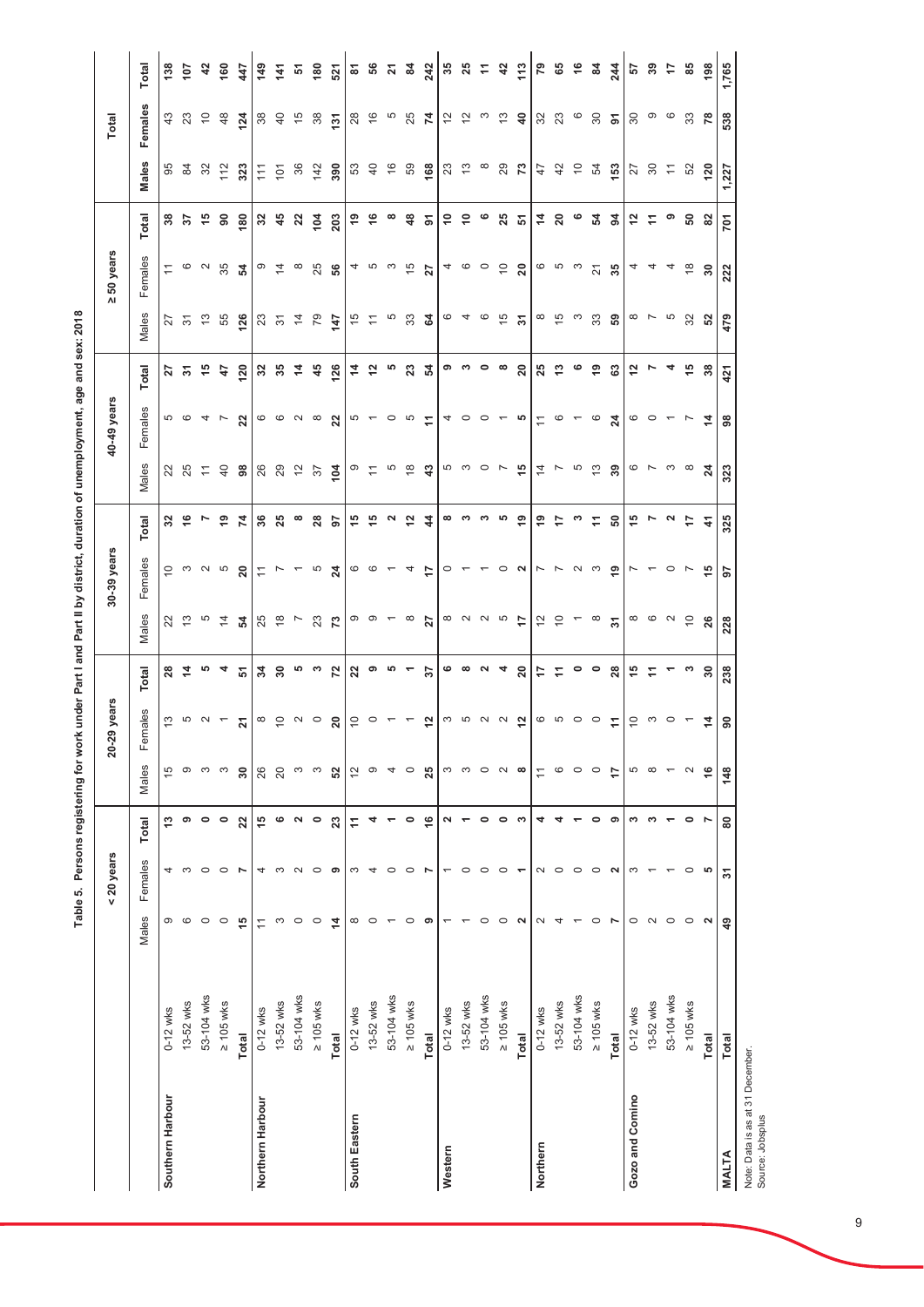

Chart 4a. Full-time employment of Gozo and Comino residents by sector, industry and place of residence: 2018

Chart 4b. Full-time employment in Gozo and Comino region by sector, industry and place of work: 2018



Chart 5a. Full-time employment of Gozo and Comino residents by sex, industry and place of residence: 2018

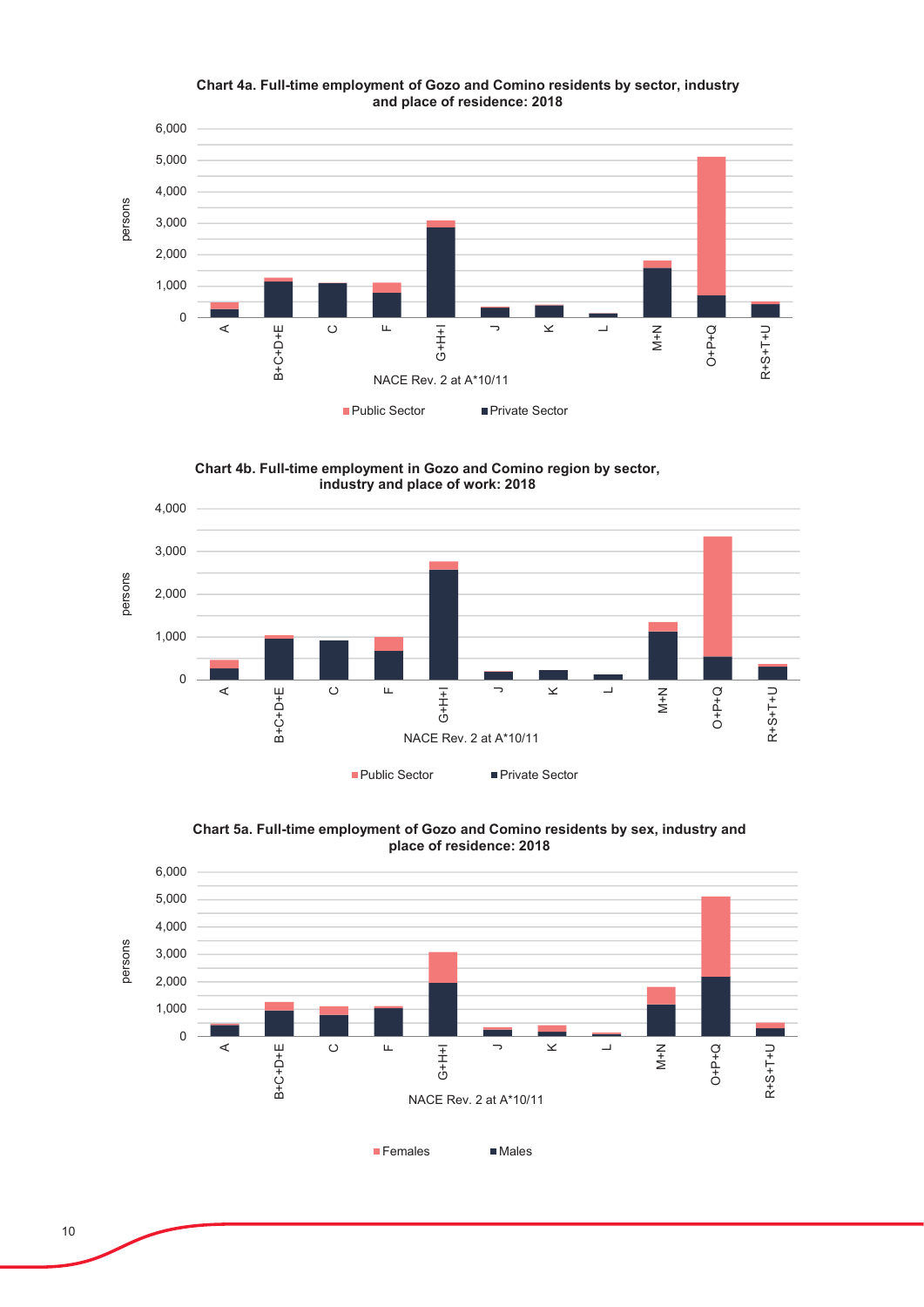

Chart 5b. Full-time employment in Gozo and Comino region by sex, industry and place of work: 2018

Chart 6a. Full-time employment of Gozo and Comino residents in Malta region by sector and industry: 2018



Chart 6b. Full-time employment of Gozo and Comino residents in Malta region by sex and industry: 2018

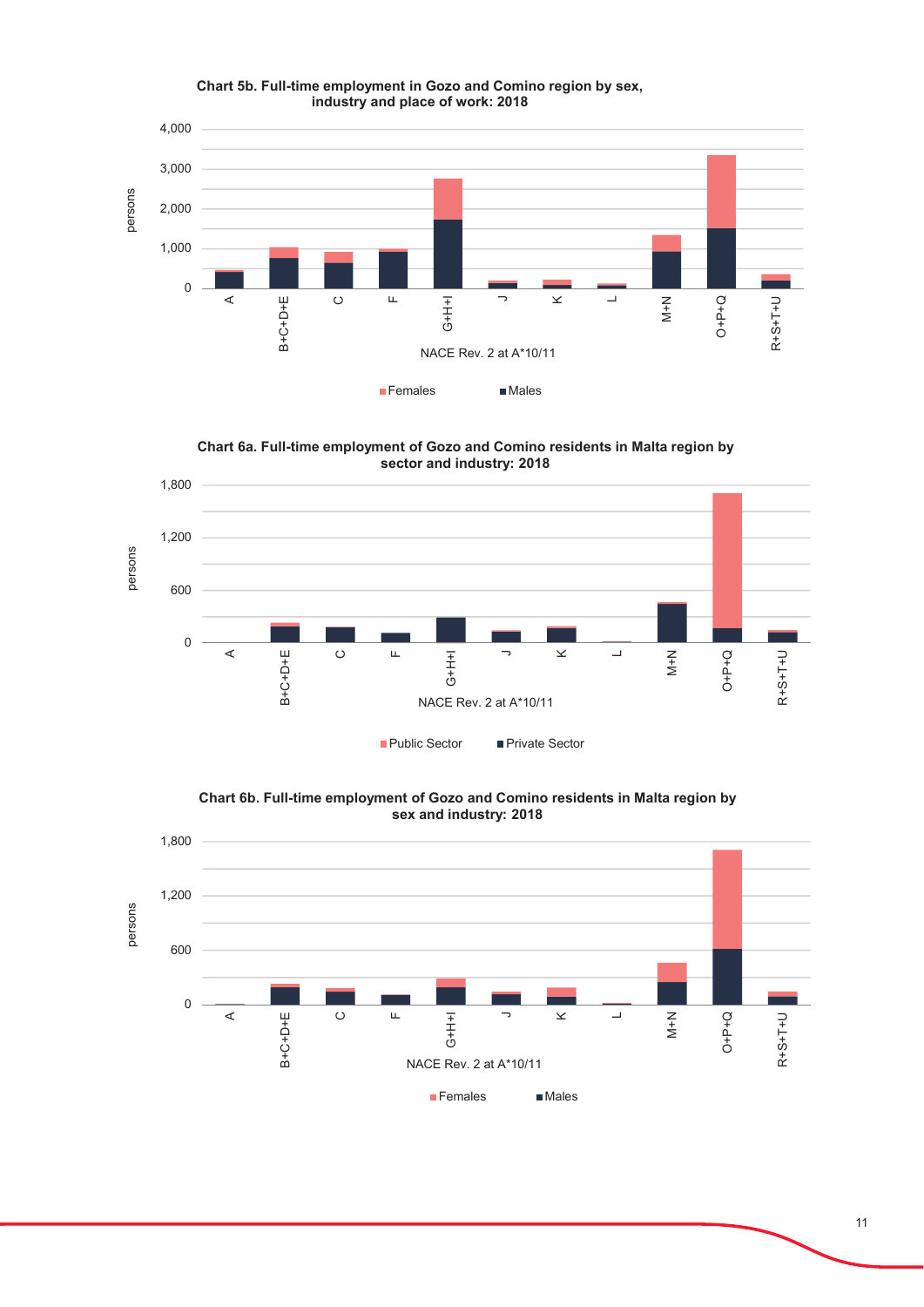

Chart 7. Percentage distribution of full-time employment by region, industry and place of work (NUTS 3): 2018

**Chart 8. Percentage distribution of part-time employment of Gozo and Comino** residents by type, industry and place of residence: 2018

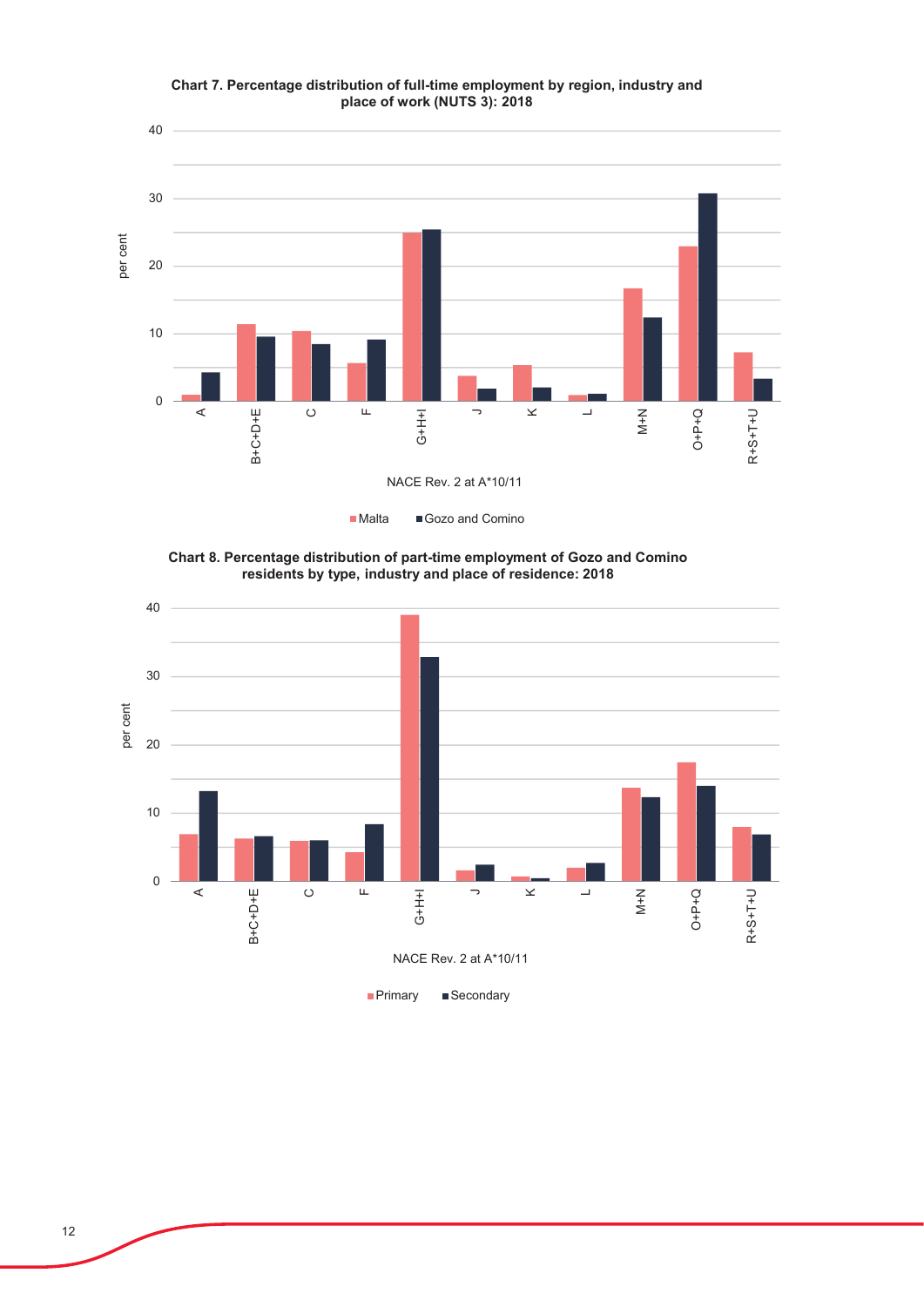# Chart 9. Percentage distribution of full-time employment in persons by region of work, sector and sex: 2018



Chart 10. Percentage distribution of part-time employment in jobs by region of work, sector and sex: 2018

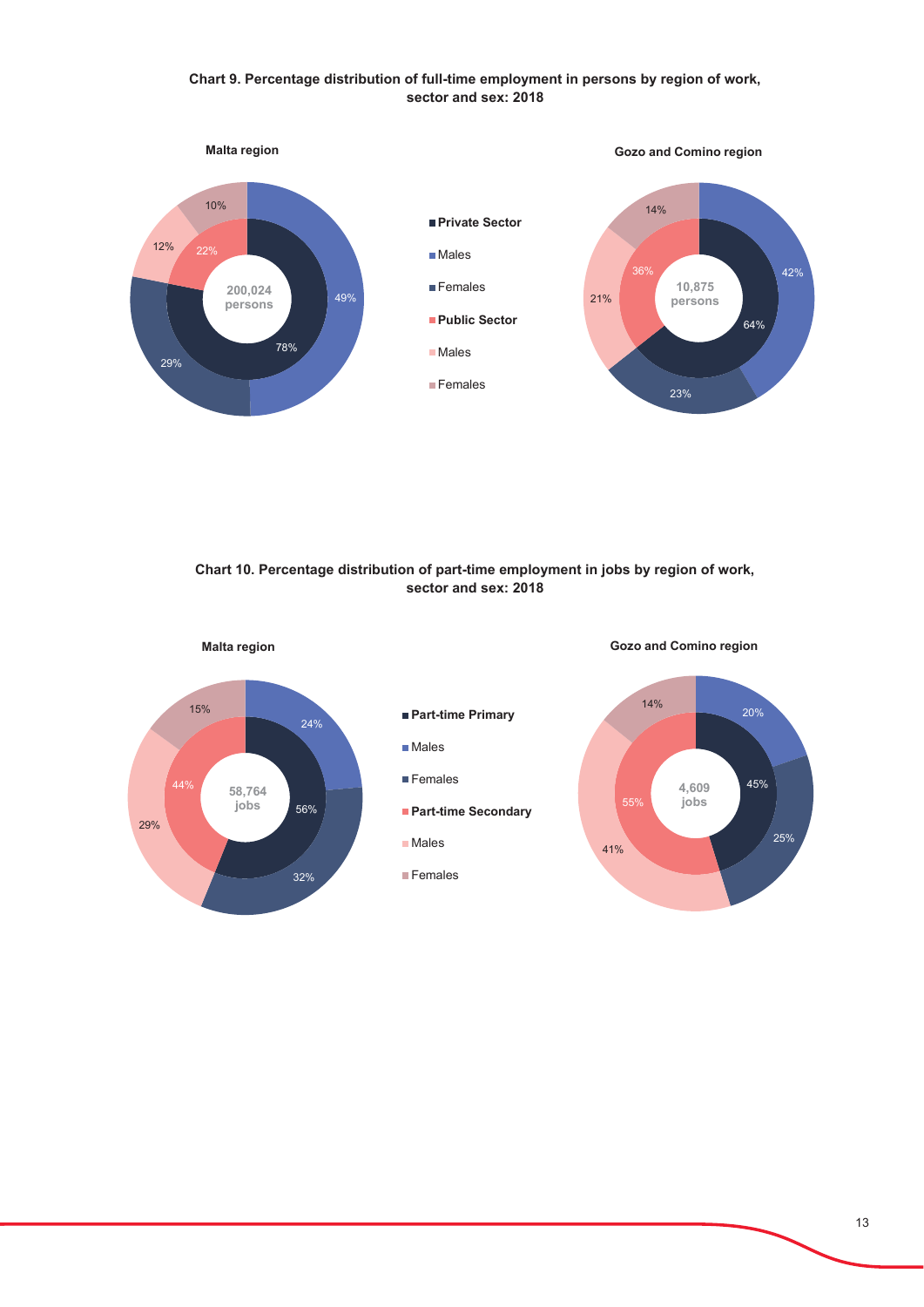# Chart 11. Percentage distribution of employment in jobs by region of work, sex and type: 2018



#### **I**Females

**F**emales Full-time

- **Females Part-time**
- Females Part-time Primary
- Females Part-time Secondary

**D**Males

Males Full-time

- Males Part-time
- Males Part-time Primary
- Males Part-time Secondary

# **Gozo and Comino region**

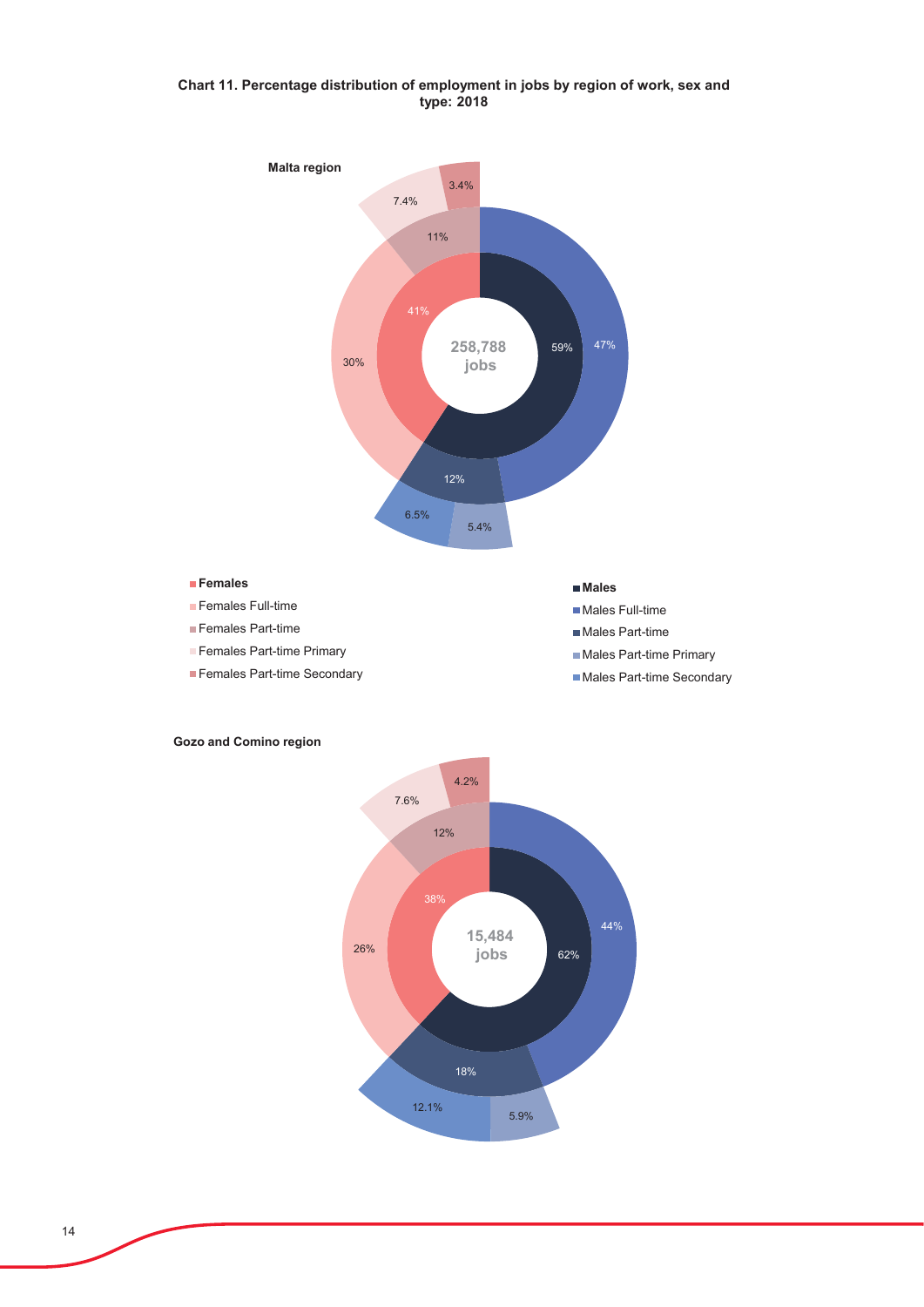

Chart 12. Percentage distribution of registered unemployed by district (LAU 1), age and duration of unemployment as at end December 2018